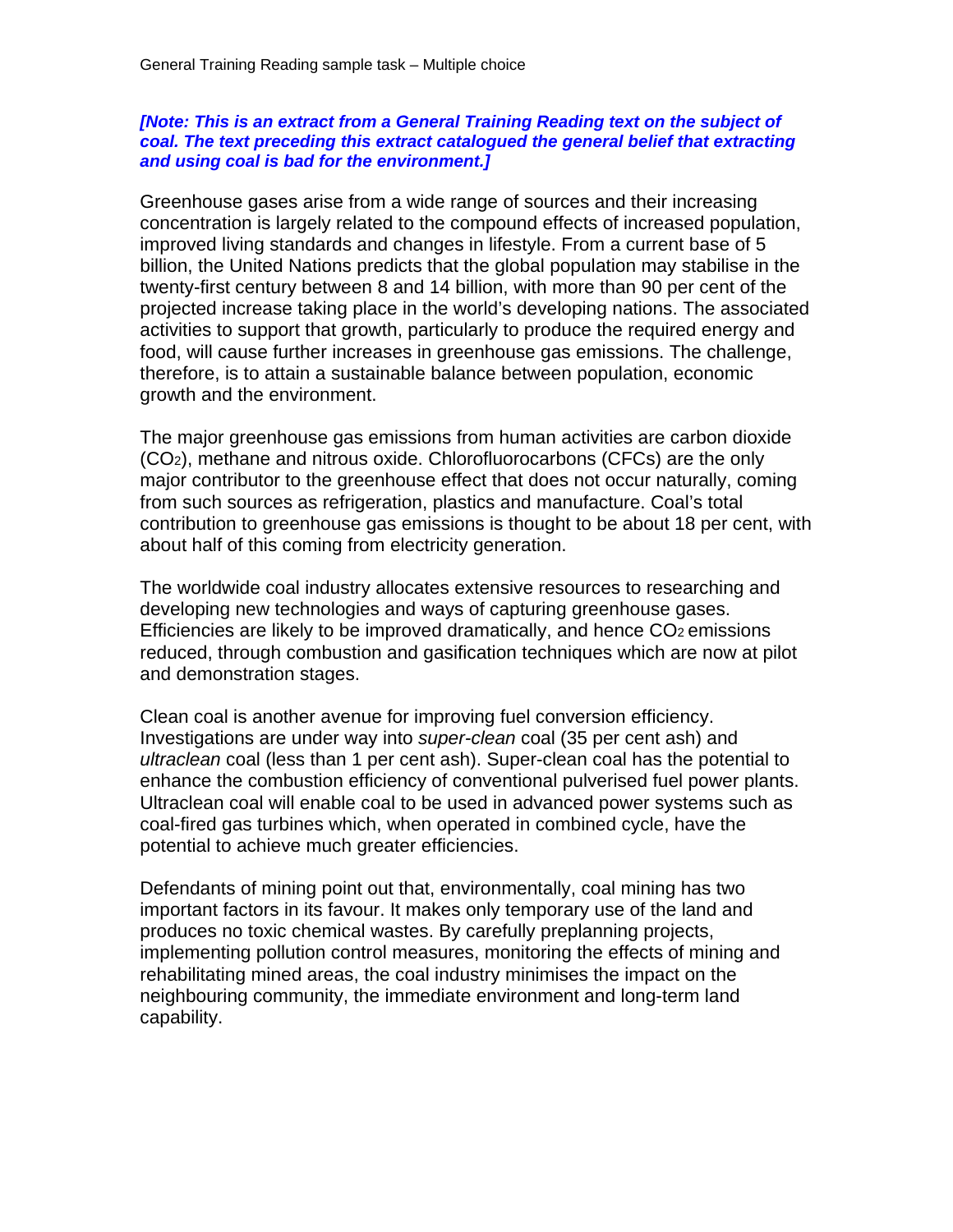Dust levels are controlled by spraying roads and stockpiles, and water pollution is controlled by carefully separating clean water runoff from runoff which contains sediments or salt from mine workings. The latter is treated and reused for dust suppression. Noise is controlled by modifying equipment and by using insulation and sound enclosures around machinery.

Since mining activities represent only a temporary use of the land, extensive rehabilitation measures are adopted to ensure that land capability after mining meets agreed and appropriate standards which, in some cases, are superior to the land's pre-mining condition. Where the mining is underground, the surface area can be simultaneously used for forests, cattle grazing and crop raising, or even reservoirs and urban development, with little or no disruption to the existing land use. In all cases, mining is subject to stringent controls and approvals processes.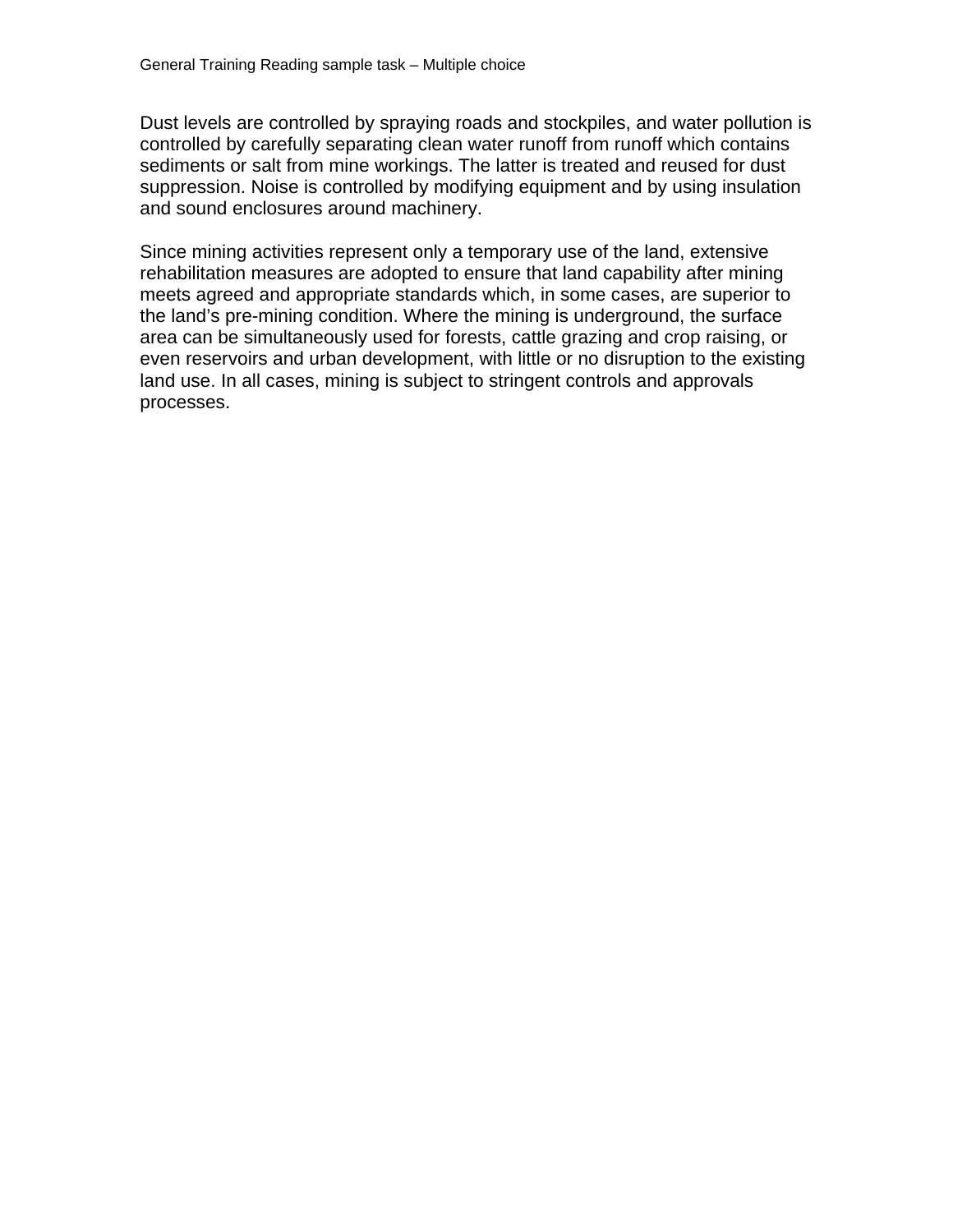General Training Reading sample task – Multiple choice

*Questions 1 – 5* 

*Choose the correct letter, A, B, C or D*.

*Write your answers in boxes 1-5 on your answer sheet.* 

- **1** The global increase in greenhouse gases has been attributed to
	- **A** industrial pollution in developing countries.
	- **B** coal mining and electricity generation.<br>**C** reduced rainfall in many parts of the w
	- **C** reduced rainfall in many parts of the world.<br> **D** trends in population and lifestyle
	- trends in population and lifestyle.
- **2** The proportion of all greenhouse gases created by coal is approximately
	- **A** 14 per cent.<br>**B** 18 per cent.
	- **B** 18 per cent.<br>**C** 27 per cent.
	- 27 per cent.
	- **D** 90 per cent.
- **3** Current research aims to increase the energy-producing efficiency of coal by
	- **A** burning it at a lower temperature.
	- **B** developing new gasification techniques.<br>**C** extracting CO<sub>2</sub> from it.
	- extracting CO<sub>2</sub> from it.
	- **D** recycling greenhouse gases.
- **4** Compared with ordinary coal, new, 'clean' coals may generate power
	- **A** more cleanly and more efficiently.
	- **B** more cleanly but less efficiently.<br>**C** more cleanly but at higher cost.
	- more cleanly but at higher cost.
	- **D** more cleanly but much more slowly.
- **5** To control dust at mine sites, mining companies often use
	- **A** chemicals which may be toxic.
	- **B** topsoil taken from the site before mining.
	- **C** fresh water from nearby dams.
	- **D** runoff water containing sediments.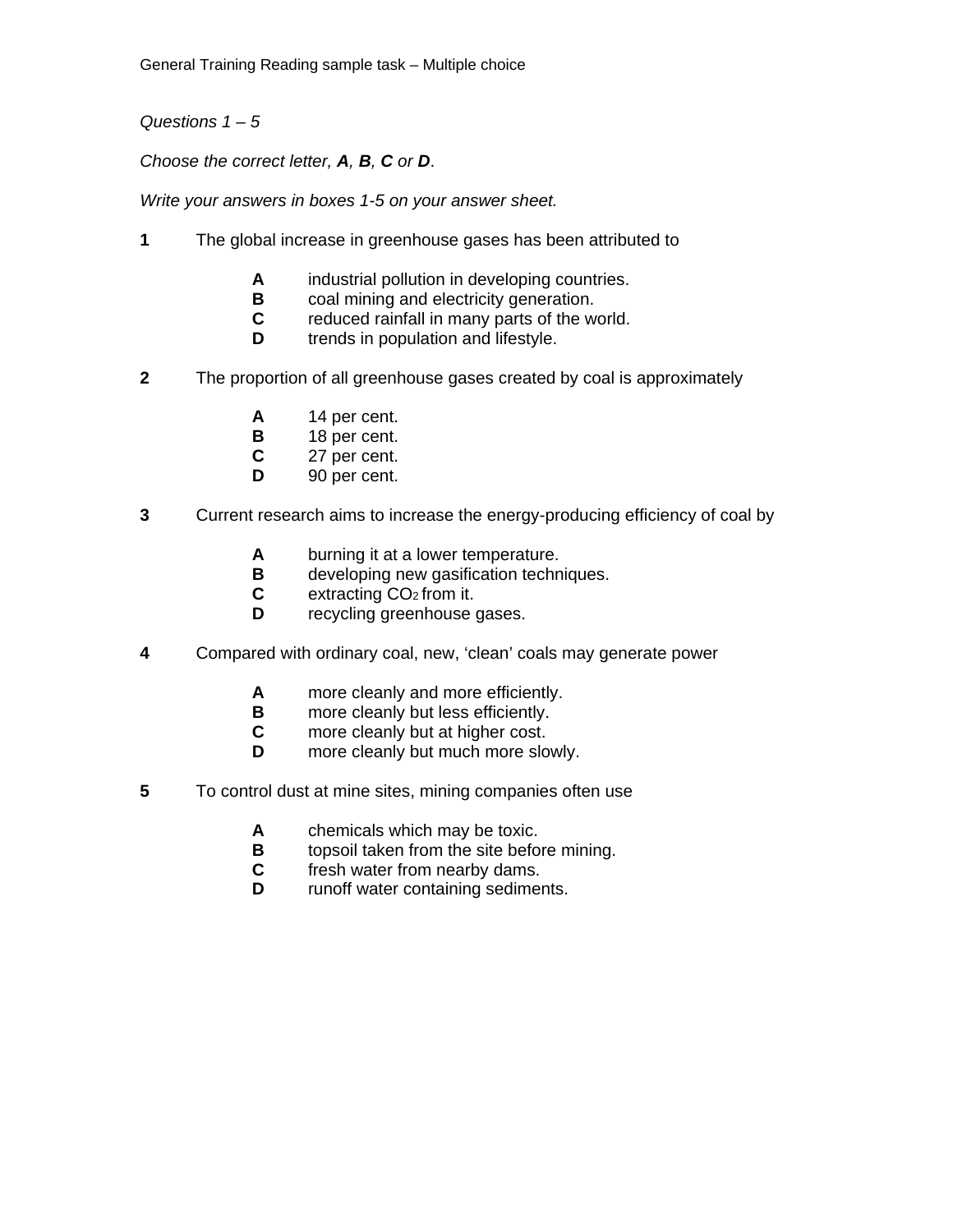## *Question 6*

*Choose the most suitable title for the text from the list below.* 

*Write the correct letter, A, B, C or D, in box 6 on your answer sheet.* 

- **A** Pollution control in coal mining<br>**B** The greenhouse effect
- 
- **B** The greenhouse effect<br>**C** The coal industry and the **C** The coal industry and the environment<br>**D** Sustainable population growth
- Sustainable population growth